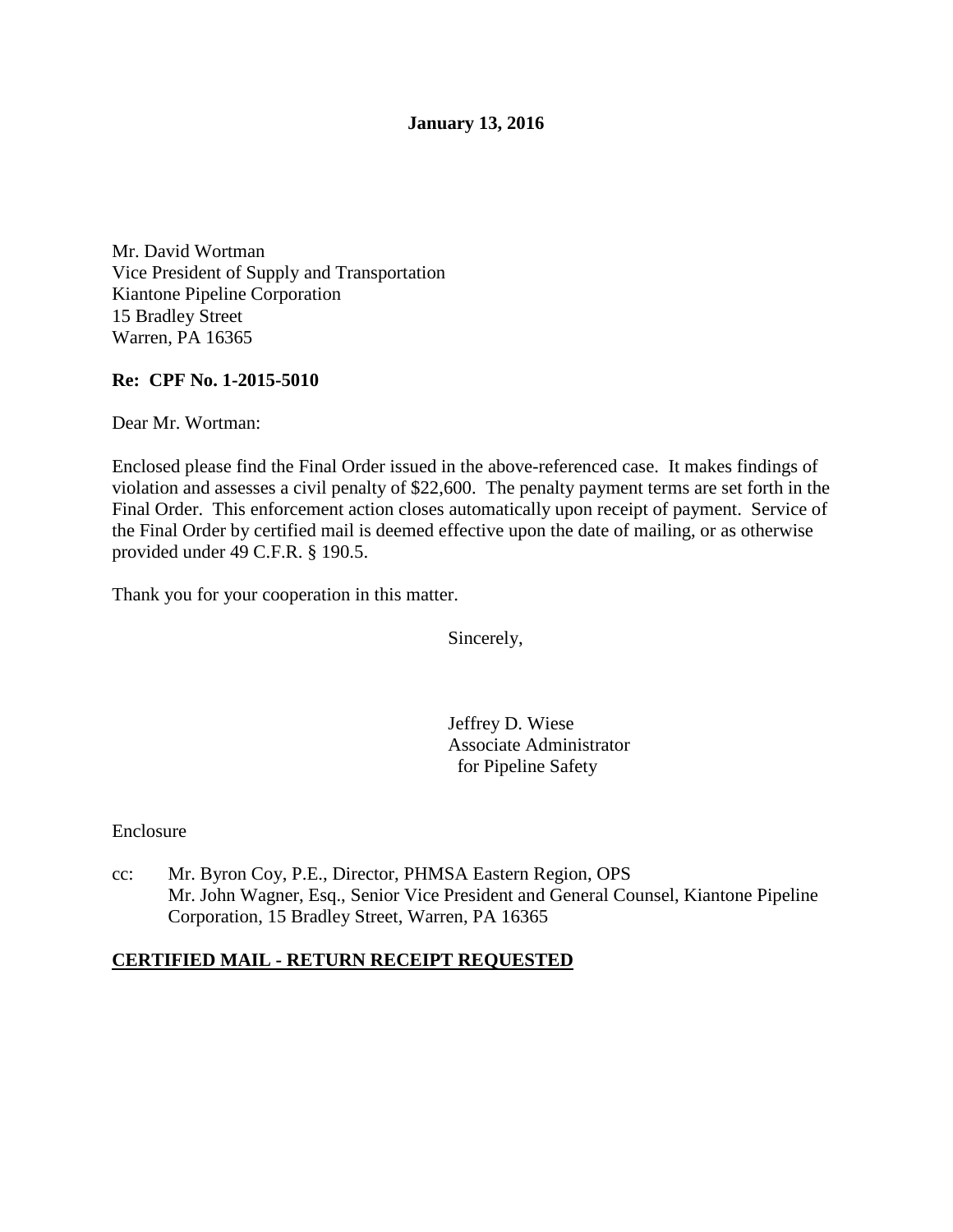# **U.S. DEPARTMENT OF TRANSPORTATION PIPELINE AND HAZARDOUS MATERIALS SAFETY ADMINISTRATION OFFICE OF PIPELINE SAFETY WASHINGTON, D.C. 20590**

 **) In the Matter of ) ) Kiantone Pipeline Corporation, ) a subsidiary of United Refining Company, ) CPF No. 1-2015-5010 ) Respondent. ) \_\_\_\_\_\_\_\_\_\_\_\_\_\_\_\_\_\_\_\_\_\_\_\_\_\_\_\_\_\_\_\_\_\_\_\_\_\_\_\_\_\_\_\_\_\_\_ )** 

**\_\_\_\_\_\_\_\_\_\_\_\_\_\_\_\_\_\_\_\_\_\_\_\_\_\_\_\_\_\_\_\_\_\_\_\_\_\_\_\_\_\_\_\_\_\_\_** 

## **FINAL ORDER**

From June 9 to June 27, 2014, pursuant to 49 U.S.C. § 60117, a representative of the Pipeline and Hazardous Materials Safety Administration (PHMSA), Office of Pipeline Safety (OPS), conducted an on-site pipeline safety inspection of the facilities and records of Kiantone Pipeline Corporation (Kiantone or Respondent) in Warren, Pennsylvania. Respondent, a subsidiary of United Refining Company,<sup>1</sup> operates a hazardous liquid transmission pipeline system, which includes 78 miles of interstate hazardous liquid transmission pipelines in New York and Pennsylvania, 7 miles of intrastate hazardous liquid transmission pipeline in Pennsylvania, 7 breakout tanks for crude oil, and 3 breakout tanks for refined petroleum products.<sup>2</sup>

As a result of the inspection, the Director, Eastern Region, OPS (Director), issued to Respondent, by letter dated July 1, 2015, a Notice of Probable Violation and Proposed Civil Penalty (Notice). In accordance with 49 C.F.R. § 190.207, the Notice proposed finding that Kiantone had violated 49 C.F.R. § 195.428 and proposed assessing a civil penalty of \$22,600 for the alleged violations.

Kiantone responded to the Notice by letter dated July 15, 2015 (Response). The company did not contest the allegations of violation but provided an explanation of its actions and requested that the proposed civil penalty be reduced. Respondent did not request a hearing and therefore has waived its right to one.

 $\overline{a}$ <sup>1</sup> Bloomberg Business, Company Overview of Kiantone Pipeline Corporation, website: http://www.bloomberg.com/research/stocks/private/snapshot.asp?privcapid=3711580 (last accessed on December 23, 2015).

<sup>&</sup>lt;sup>2</sup> Pipeline Safety Violation Report (Violation Report), (July 1, 2015) (on file with PHMSA) at 1.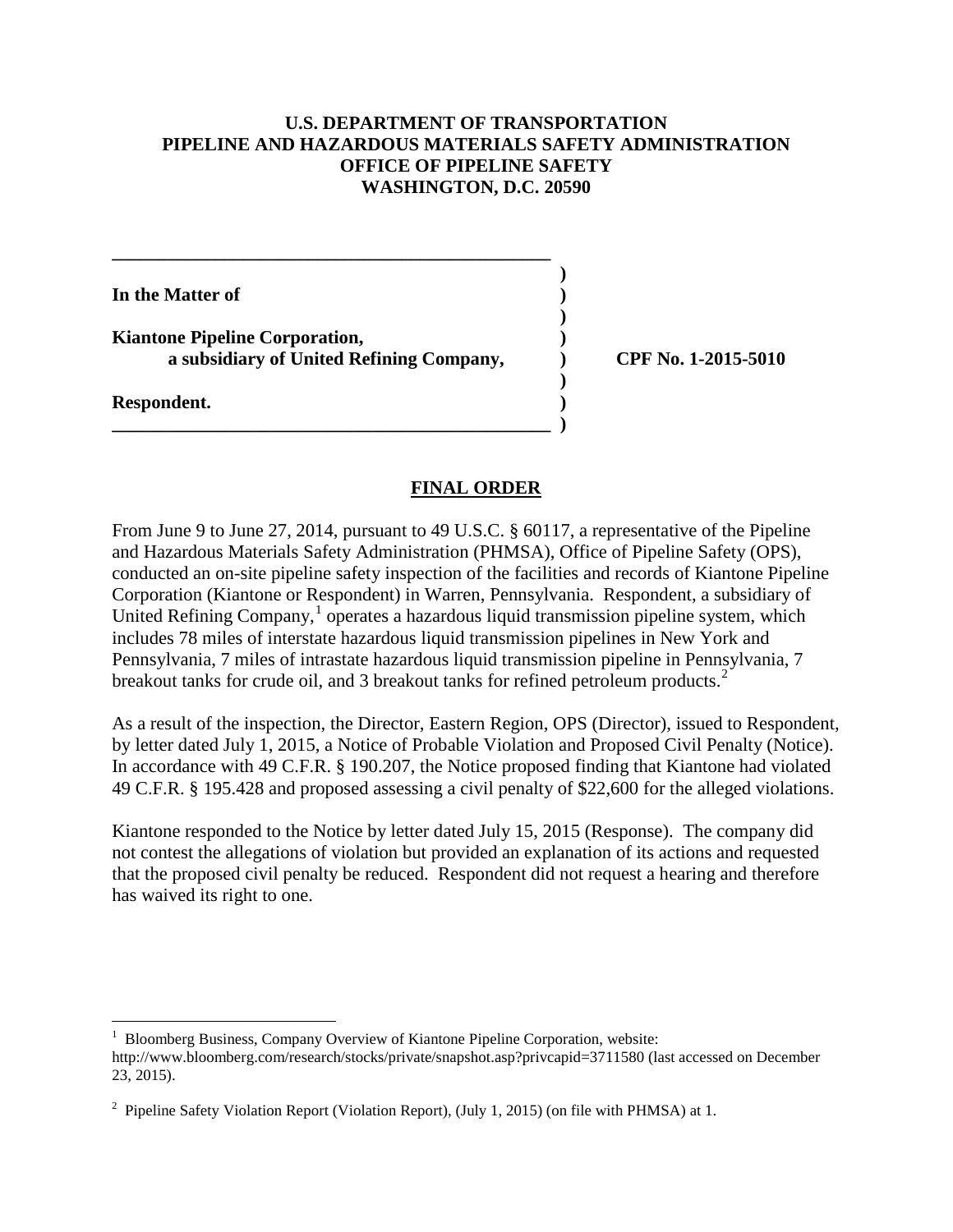#### **FINDING OF VIOLATION**

In its Response, Kiantone did not contest the allegation in the Notice that it violated 49 C.F.R. Part 195, as follows:

**Item 1:** The Notice alleged that Respondent violated 49 C.F.R. § 195.428(a), which states:

#### **§ 195.428 Overpressure safety devices and overfill protection systems.**

(a) Except as provided in paragraph (b) of this section, each operator shall, at intervals not exceeding 15 months, but at least once each calendar year, or in the case of pipelines used to carry highly volatile liquids, at intervals not to exceed 7½ months, but at least twice each calendar year, inspect and test each pressure limiting device, relief valve, pressure regulator, or other item of pressure control equipment to determine that it is functioning properly, is in good mechanical condition, and is adequate from the standpoint of capacity and reliability of operation for the service in which it is used.

The Notice alleged that Respondent violated 49 C.F.R. § 195.428(a) by failing to inspect and test each pressure relief valve at its Warren, Pennsylvania, facility at intervals not exceeding 15 months, but at least once each calendar year. Specifically, the Notice alleged that Kiantone's relief valve inspections records for 2011, 2012, and 2013 showed that Kiantone inspected four relief valves at the Warren Tank farm on December 2, 2011. The next inspection on these relief valves was not until March 14, 2013. Kiantone failed to inspect and test these valves in 2012.

Respondent did not contest this allegation of violation. Accordingly, based upon a review of all of the evidence, I find that Respondent violated 49 C.F.R. § 195.428(a) by failing to inspect and test each pressure relief valve at its Warren, Pennsylvania, facility at intervals not exceeding 15 months, but at least once each calendar year.

This finding of violation will be considered a prior offense in any subsequent enforcement action taken against Respondent.

## **ASSESSMENT OF PENALTY**

Under 49 U.S.C. § 60122, Respondent is subject to an administrative civil penalty not to exceed \$200,000 per violation for each day of the violation, up to a maximum of \$2,000,000 for any related series of violations.<sup>3</sup> In determining the amount of a civil penalty under 49 U.S.C. § 60122 and 49 C.F.R. § 190.225, I must consider the following criteria: the nature, circumstances, and gravity of the violation, including adverse impact on the environment; the degree of Respondent's culpability; the history of Respondent's prior offenses; and any effect

 $\overline{a}$ 

<sup>&</sup>lt;sup>3</sup> The Pipeline Safety, Regulatory Certainty, and Job Creation Act of 2011, Pub. L. No. 112-90, § 2(a)(1), 125 Stat. 1904, January 3, 2012, increased the civil penalty liability for violating a pipeline safety standard to \$200,000 per violation for each day of the violation, up to a maximum of \$2,000,000 for any related series of violations.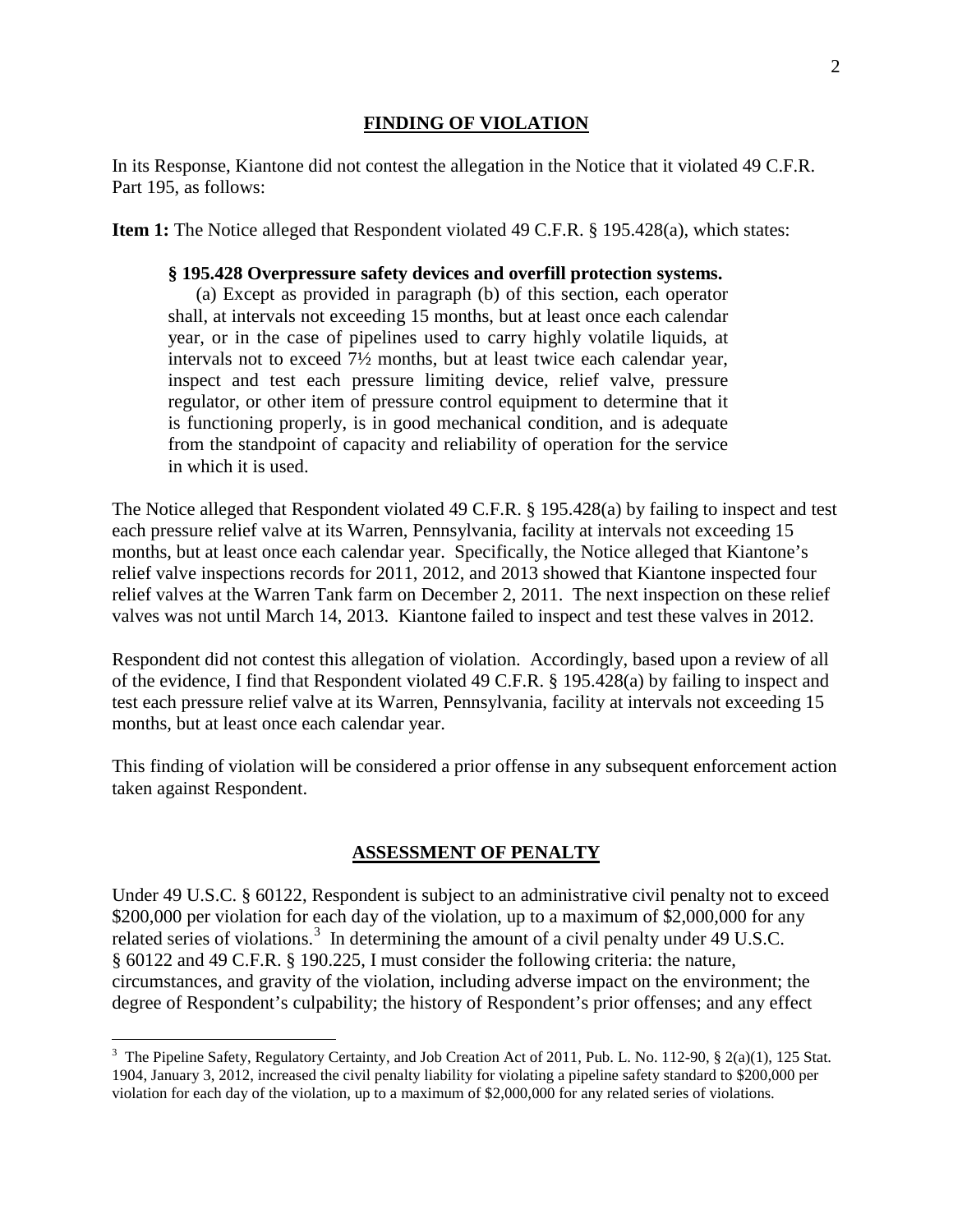that the penalty may have on its ability to continue doing business; and the good faith of Respondent in attempting to comply with the pipeline safety regulations. In addition, I may consider the economic benefit gained from the violation without any reduction because of subsequent damages, and such other matters as justice may require. The Notice proposed a total civil penalty of \$22,600 for the violation cited above.

**Item 1:** The Notice proposed a civil penalty of \$22,600 for Respondent's violating 49 C.F.R. § 195.428(a) by failing to inspect and test each pressure relief valve at its Warren, Pennsylvania, facility at intervals not exceeding 15 months, but at least once each calendar year.

Respondent does not contest this violation, but requests the proposed penalty be reduced. Kiantone claims its failure to inspect and test these valves at its Warren, Pennsylvania, facility was due to a misinterpretation of  $\S$  195.428(a).<sup>4</sup> Respondent states it reversed the requirement and believed the relief valves needed to be inspected and tested 'every calendar year, not to exceed 15 months.' Respondent notes it now correctly interprets this regulation, so that all pressure relief valves at its Warren, Pennsylvania, facility will be inspected and tested at least once each calendar year.<sup>5</sup> Further, Kiantone asserts the violation of  $\frac{1}{8}$  195.428(a) did not result in any unsafe conditions or impact persons or the environment.<sup>6</sup>

After reviewing Respondent's arguments, I find the civil penalty proposed in the Notice should not be reduced. While Respondent now correctly interprets the clear language of § 195.428(a), it failed to do so in 2012. Further, Respondent's breach of § 195.428(a) is a serious violation that could have resulted in an overpressure of the pipeline, potentially affecting the ongoing operational integrity at its facility in Warren, Pennsylvania, as well as creating adverse consequences to the people and environment surrounding this facility. Accordingly, having reviewed the record and considered the assessment criteria, I assess Respondent a civil penalty of \$22,600 for violation of 49 C.F.R. § 195.428(a).

In summary, having reviewed the record and considered the assessment criteria for each of the Items cited above, I assess Respondent a total civil penalty of **\$22,600**.

Payment of the civil penalty must be made within 20 days of service. Federal regulations (49 C.F.R. § 89.21(b)(3)) require such payment to be made by wire transfer through the Federal Reserve Communications System (Fedwire), to the account of the U.S. Treasury. Detailed instructions are contained in the enclosure. Questions concerning wire transfers should be directed to: Financial Operations Division (AMK-325), Federal Aviation Administration, Mike Monroney Aeronautical Center, P.O. Box 269039, Oklahoma City, Oklahoma 73125. The Financial Operations Division telephone number is (405) 954-8845.

Failure to pay the \$22,600 civil penalty will result in accrual of interest at the current annual rate in accordance with 31 U.S.C. § 3717, 31 C.F.R. § 901.9 and 49 C.F.R. § 89.23. Pursuant to

 4 Respondent's Response to the Notice (Response) at 1.

<sup>&</sup>lt;sup>5</sup> Response at 1.